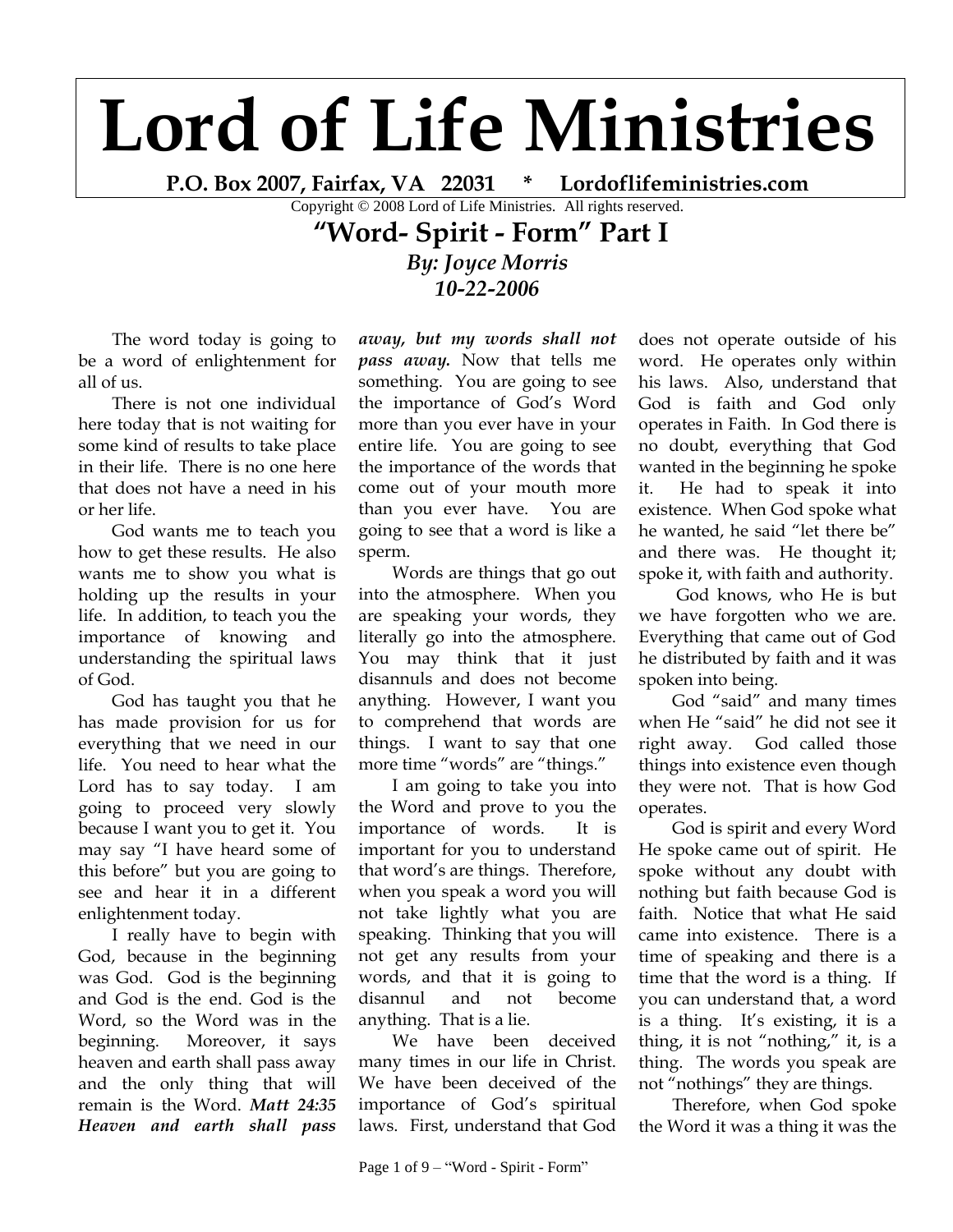very sperm coming out of Him, that incorruptible Word that came out of His mind. You did not see its existence but He called those things even though they were not, but everything that he called fourth He saw. It came into existence, because there was no doubt, none whatsoever.

*Rom 4:17 (As it is written, I have made thee a father of many nations,) before him whom he believed, even God, who quickeneth the dead, and calleth those things which be not as though they were.* The Word says, *"As He is so are we in this world."* Unfortunately, we have not arrived to the place that He wants us to come to. I want you to understand that every thing that God created was a thing. Therefore, the "Word" it was spoken and it was a thing but it had not taken on form yet. It took time to take on form. So God "said" and then He "saw" but in the between time, that Word that He "said" it existed. It was real, you could not see it, but in God"s time, it took on form.

I will give you a little example to understand God"s Word, it is so important. **John 6:***51 I am the living bread which came down from heaven: if any man eat of this bread, he shall live for ever: and the bread that I will give is my flesh, which I will give for the life of the world.* 

I can understand now what He meant when he said, *"If you eat of my flesh and drink of my blood you will live forever."* He did not say just hear the Word, you do have to hear it, but you have to eat it. It has to come in the heart. It can't be just knowledge; it has to sink deep in your heart.

Understand that God"s Word and every word that you speak no matter what it is has life in it

and is coming out of the spirit and it is a thing. That word that came out of your mouth will take on form. That is why every word that you speak, every word that comes out of your mouth it is a thing. The kingdom of darkness does not want you to see this. The kingdom of darkness does not want you to understand this. Because when you do begin to understand this, you will start having the faith of God. You will have understanding of the importance of every word that you speak. Because you will understand that, you have the power of life or death in the tongue*. Pro 18:21 Death and life are in the power of the tongue: and they that love it shall eat the fruit thereof.* 

It is going to take time to break this down but I tell you if you get a hold of this message it will cause results to come into your life. Things will begin to happen in your life, change will begin to happen in your life. It will also bring you to the place where God is trying to bring you in Him.

The Word that God spoke was a "thing," He spoke it, and it came into existence. I am going to prove to you that the Word that He spoke was a thing. Let us go to *Colossians 1:16-17, For by him were all things created, that are in heaven, and that are in earth, visible and invisible, whether they be thrones, or dominions, or principalities, or powers: all things were created by him, and for him: And he is before all things, and by him all things consist.* 

Therefore, everything that you see out there and every human being that you see out there it is a thing. A "Word," that came out of God. Therefore,

everything trees, birds, animals, everything that you see that exists outside of you, God spoke it into being. The birds, the flowers, the trees, the animals, the cattle, everything was created by His first Son which was Jesus. Jesus, which was with the Father before the foundation of the earth. Everything was created, for by Him were all things created that are in heaven and that are in the earth.

He created everything that is in the invisible realm and he created everything in the visible realm. He created it, whether it be thrones, dominions, principalities, or powers all. Everything, He spoke into being, and God is still creating through a people. He is still creating His creation, He has not stopped. You are his spoken Word, God spoke you into your mother"s womb. Between the father and mother, you became the reproduction of a spoken Word that God spoke in the beginning because he created all the generations in the beginning. *Gen 2:4 These are the generations of the heavens and of the earth when they were created, in the day that the LORD God made the earth and the heavens,* 

All dominions, all things were created by Him and for Him. He was before all things and everything in this world exists by Him. He is the head of the Body, the church, that is the beginning, and the first borne from the dead, and in all things, He will have the pre-eminence. Therefore, now I see that heaven and earth shall pass away but everything that God created, every human being that God created, everything will become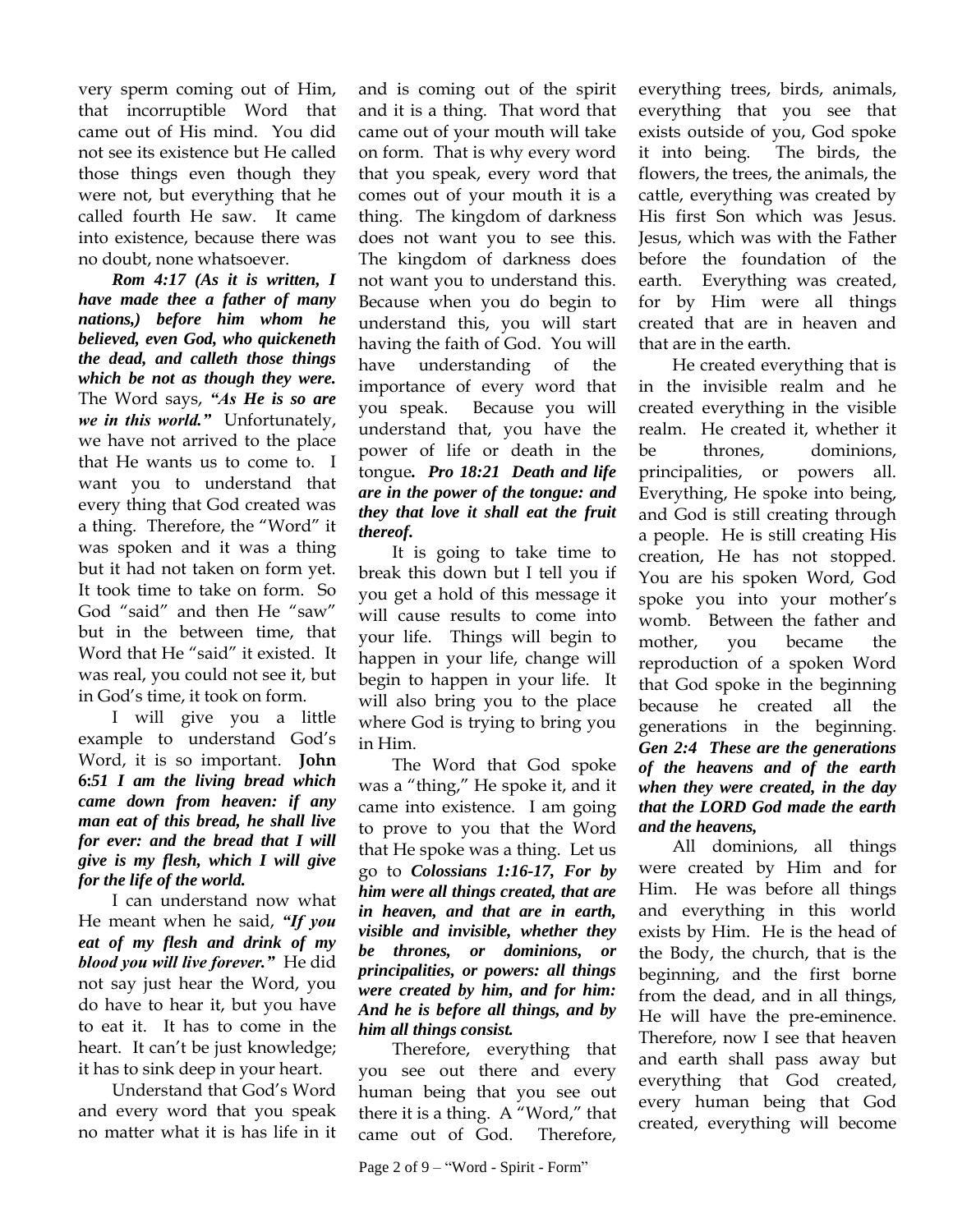his Word. When everything becomes His Word, they become Him.

Whatever fire it takes on this side and whatever fire it takes on that side, God is a consuming fire and He continues to burn out those things that offend the Kingdom of God. In addition, this is why He is putting a people in pressure right now. This is why He is putting a people in the fire right now. He is going to give a people the full measure of His power the full anointing of His power.*Heb 2:14 Forasmuch then as the children are partakers of flesh and blood, he also himself likewise took part of the same; that through death he might destroy him that had the power of death, that is, the devil;* 

He took on the same flesh nature that you and I have. It does not say what happened to Him between twelve and thirty years of age, but he was growing and he was maturing in faith. God was teaching Him. He came to the place where He understood how powerful words were and He understood that He could not just speak his own mind He understood that the only word that He should speak was what the Father told him to speak**.** *John 12:49, For I have not spoken of myself; but the Father which sent me, he gave me a commandment, what I should say, and what I should speak*.

I see there is a greater anointing that will be coming. He is coming all the time, He is always coming, and He is always appearing. There is an anointing and a power like that which was on Jesus. All shall see it in a people that are willing to pay the price.

God is not going to put it on any flesh. Meaning that when you really become dead to yourself, because God is not going to put it on the flesh man. We all have to start out somewhere in our walk with Christ. *John 1:1,2,"In the beginning was the Word and the Word was with God, and the Word was God. The same was in the beginning with God. Therefore, everything in the beginning was the Word, and God is the Word. I John 1:3, "All things were made by Him; and without Him was not any thing made that was made***.** That is clear; nothing that was made could have not been made without Him. In addition, everything that was made was a substance of Him, it came out of Him.

It is interesting, Jesus created everything, and here He came and He grew and then He went forth in the ministry. All these people that stood around Him, He created them, and they did not know Him. **They did not know Him!** I wonder how he felt when He looked at these people that He had created and they questioned who He was. They did not believe who He said He was and they nailed Him to the cross. He said, "Father forgive them for they know not what they do". He understood the ignorance in man"s mind. He understood that when an individual does not walk in faith their heart hardens.

Now when Jesus was with the disciples, they broke bread, and he performed miracles. He used the disciples and told them to break it and distribute it among the people. What was He doing? He was trying to show them that God is the God of multiplication He multiplies. He

Page 3 of 9 – "Word - Spirit - Form"

is a God of faith; He is a God that will provide all your needs no matter what your circumstances are. He did not have enough in the basket to feed all the people. He created it through faith and He spoke it into existence. It kept multiplying as the disciples began to believe and as they distributed it, it kept on multiplying. *Matt 14:19-20, And he commanded the multitude to sit down on the grass, and took the five loaves, and the two fishes, and looking up to heaven, he blessed, and brake, and gave the loaves to his disciples, and the disciples to the multitude. And they did all eat, and were filled: and they took up of the fragments that remained twelve baskets full.* 

That is the way God"s Word is. He gives you something, it might be some little thing, you take that one little thing He gave you, you start giving it away, and it just keeps on multiplying. It just keeps on multiplying and multiplying because whatever you sow, you reap. So, he took the fish which was a thing, and He spoke the Word and brought it into existence. And after performing such a great miracle what does He do? He has them get into a boat. *Matt 14:22, And straightway Jesus constrained his disciples to get into a ship, and to go before him unto the other side, while he sent the multitudes away.* 

Then God created a storm. That is what God does in your life. God will create a miracle in your life. He will prove to you that He will take care of you. Then you see all the things that He has done for you. You see how He cares for you. Then all of a sudden, a storm comes. Why is this storm coming? It's to see if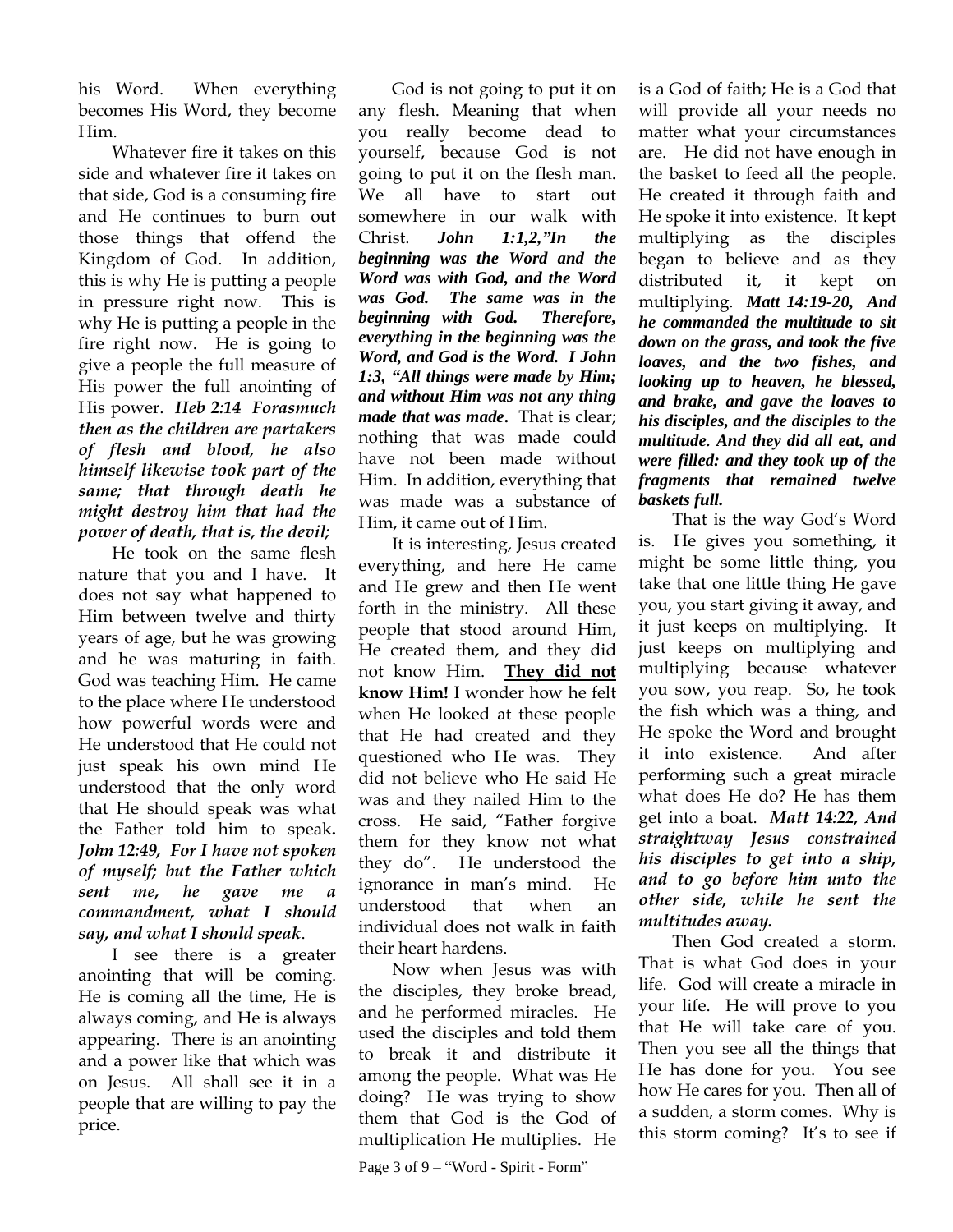you still believe. He is trying to train you to walk in faith not by sight. To walk by what His words say, not by your feelings or your five senses.

So they are in the boat and they are scared and frightened. Did you know that it grieves God when you do not believe? It grieves God when you do not believe what He has said to you. Therefore, He was grieved and Jesus spoke to the storm. What is interesting is that God spoke and it happened. Jesus had a concept of this, he spoke to the fever, and it left.

He was grieved with the disciples because you know what he said. "Your hearts have hardened." Every time you do not believe what He has said, your heart Hardens. It gets harder and harder because the unbelief hardens your heart. Jesus said, "Your heart is hardened because you do not remember the miracle that I just did." You do not remember it you see we have a tendency to forget.

This is why sometimes you have to say, "Bless the Lord O" my soul and all that is within me."

We have ministered on Mary many times so that you can understand that your soul is like Mary. The Lord has shown me that we have a part of all the disciples. We have Thomas, which is the doubter. We have Peter, which will sometimes walkout in faith. Sometimes we get angry and mad or we try to go ahead. Here is Mary; Mary is talking about the soul, talking about the woman. This part of you the soul is the woman. God needs your mind; your mind is

the woman. Your emotions your feelings your desires, your will. God needs that.

God sent an angel He sent a messenger to Mary. I want you to understand that God"s Word is a sperm. There has to be a connection for this sperm to come forth. I asked God a long time ago, "Why are there so many people aborting babies? Why are there babies born deformed? Why does this keep repeating Year after Year?" .He answered and said, "As long as my Word keeps being aborted there will be abortions." It is a sign. God is speaking about the spiritual but you see it happening in the natural.

You need a woman in order to reproduce and so every human being has a woman in them. Everyone has a woman in them and that woman is your soul. God created your soul because He said, "Let us make man in our image and in our likeness." God created a soul in you and me so that He could reproduce Himself in us. However, the soul has to be born again and the soul is born again by hearing the Word. Nevertheless, when you hear the word you have to confess the word and that makes your salvation firm in Christ.*Rom 10:9-10, That if thou shalt confess with thy mouth the Lord Jesus, and shalt believe in thine heart that God hath raised him from the dead, thou shalt be saved. For with the heart man believeth unto righteousness; and with the mouth confession is made unto salvation.* 

I know you have heard this before but I want you to see it with enlightenment. So the angel Gabriel came, in the sixth month,

he was sent by God to a city of Galilee named Nazareth. Notice it is the sixth month we see that word six again. To a virgin espoused to a man whose name was Joseph of the house of David and the virgins name was Mary. They were not married yet they were considered engaged.

*Luke 1:28, And the angel came in unto her, and said, Hail, thou that art highly favored, the Lord is with thee: blessed art thou among women.* The Lord comes to you and me the same way, thou art Blessed, thou art blessed that I called you That you might come into all my glory in who I am. Then the angels said to her fear not, but it says when she saw him she was troubled at his sayings. Notice she was not troubled of the angel, the messenger. An Angel is a messenger so beware if you entertain angels. An angel is a teacher that teaches the word of God. You have angels in the visible and invisible realms. An angel is an individual anointed of the Lord and has a word that will speak to the people.

God"s interest is for your soul to bear His Son and for your soul to reproduce the Son of God. So that He can come forth in all of His fullness and glory in His people. The Lord favors you. You are a blessed people. Mary was trouble by his sayings. It is true your soul gets troubled when it starts hearing that God wants to change it. The soul does not want to change. It says "I don"t want to die, I don"t want to change, I just want to do my own thing". How many of you know that doing your own thing created so many of your troubles.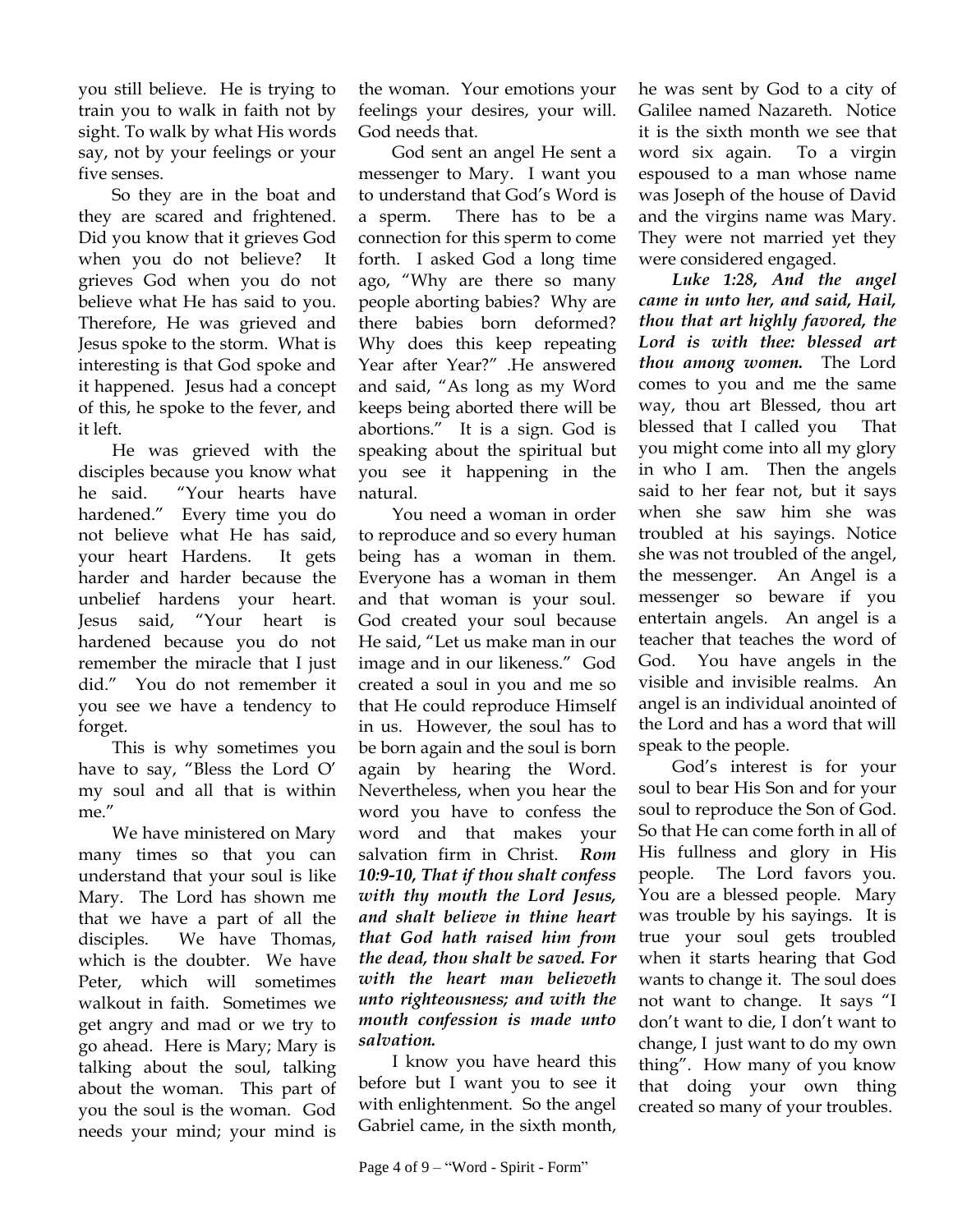If you listen to the woman, you are going to keep going from one thing to another. Just like the little mouse that goes around and around and around in a circle getting nowhere in his life. The angel spoke to her and she began to consider what she heard, she started to think about it. Just as we do when we hear the Word, we start to consider it, we put it in our mind, and we begin to think about it.

Then the Angel said to her, "Fear not." It is so true the first thing that will hit you is fear. For God to do what he wants to do in your life your soul will be afraid. However, God said if you would lose your soul, you"d gain. If you hold onto your soul, you would lose. You would lose it*! Amplified - Mark 8:34-38 34And Jesus called [to Him] the throng with His disciples and said to them, If anyone intends to come after Me, let him deny himself [forget, ignore, disown, and lose sight of himself and his own interests] and take up his cross, and [joining Me as a disciple and siding with My party] follow with Me [continually, cleaving steadfastly to Me]. 35For whoever wants to save his [higher, spiritual, eternal] life, will lose it [the lower, natural, temporal life which is lived only on earth]; and whoever gives up his life [which is lived only on earth] for My sake and the Gospel's will save it [his higher, spiritual life in the eternal kingdom of God]. 36For what does it profit a man to gain the whole world, and forfeit his life [in the eternal kingdom of God]?*

*37For what can a man give as an exchange (a compensation, ransom, in return) for his [blessed] life [in the eternal kingdom of God]?*

*38For whoever is ashamed [here*

*and now] of Me and My words in this adulterous (unfaithful) and [preeminently] sinful generation, of him will the Son of Man also be ashamed when He comes in the glory (splendor and majesty) of His Father with the holy angels.*

So why hold onto it when you are going to lose it anyway? Why not lose it and gain. You know we are dumb, were not too smart at times because we want to hold on to it. You see God wants to take it away because he wants to give you something better. Then when he gives you something better that which you were holding onto but let go, he just might give it back. He just might give it back to you later because you won"t let it hinder your walk since you matured in that area.

If the earth is the Lord's and the fullness thereof, why are we working by the sweat of our brow and trying to keep up with the Jones and trying to impress everybody. Everything that belongs to God belongs to you. And you might look foolish, you might look like you"re the tail, but let me tell you Gods getting ready to make you the head. All the people in the world that are storing up their money and possessions, think about it, guess who is going to get it. When God removes the wicked from the earth, the righteous shall be the ones that inherit the earth. Therefore, that means that everything of the earth belongs to God"s people. So why are we so silly? It is because of ignorance and the words that we are listening to from others.

The Word says, *"Fear not Mary for thou hast found favor in God and behold thou shall conceive in thy womb."* It does

Page 5 of 9 – "Word - Spirit - Form"

not say maybe, it does not say if. He said, *"You shall conceive."* Every one of you has conceived that seed or you would not be here. You conceived the seed in your soul, in your mind and in your hearts. I am going to show you where it really begins to take deepness in our hearts.

Notice that we are talking about Jesus. If we go into scripture it says a holy thing He had not become Jesus" yet. God called those things even though they were not. Now what happens is, He said, "You shall conceive." You are going to conceive this sperm. How did he know? He knew because the sperm was the Word. The angel was speaking a Word by faith. He knew without a doubt that she would conceive this Word because this Word was a holy thing. It was a holy thing; Jesus was a holy thing before He was born. *Luke 1:35, And the angel answered and said unto her, The Holy Ghost shall come upon thee, and the power of the Highest shall overshadow thee: therefore also that holy thing which shall be born of thee shall be called the Son of God*.

A woman understands that she has to have a relationship with her husband. Many people today that are married cannot have children. They are told what they need to do is relax. They are told that the only way that they can receive the sperm is to relax, and they take all these little things and they run home. And suddenly it's that time of the month and then they go wherever they go. However, they have to rest and relax. With some people, it is harder to conceive than with others. It is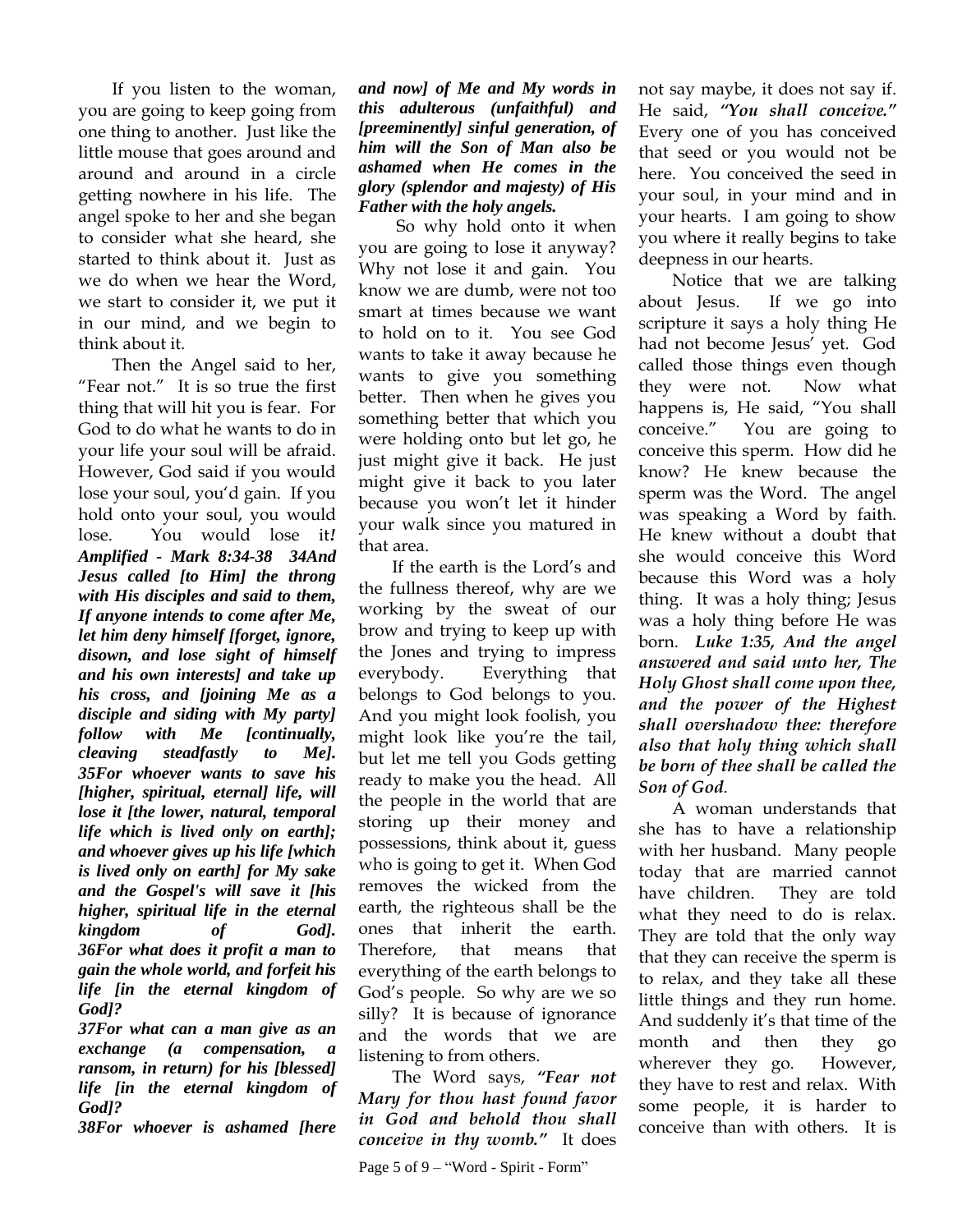the same thing with God. For some of God"s people it is harder for them to conceive than with others because they do not know how to come into a rest. Because they are worried, they are full of doubt, they are still living by the five senses. They are not living by the spoken Word saying, "you shall conceive."

Here is Mary; she is still reasoning in her mind even though the angel had spoken a Word that she would conceive. There was still doubt in Mary's mind. The angel, the messenger had no doubt but Mary did. She was considering the sayings of the angel, she was thinking about it. She is asking how this can be since she knew no man. Again, God is calling those things even though they are not. Then the angel answered and said to her, **"The Holy Spirit shall come upon thee and the power of the highest shall overshadow thee."**

Therefore, the power of the highest had to overshadow her soul. What is the power of the highest to you and me? The power of the highest that has to overshadow, your mind, and your soul is the Word. The Word is that incorruptible seed that has been spoken to your heart. It had not gone deep into Mary"s heart yet. She did not have the confidence that she needed because she had not really let it get deep into her heart. You see it has to get into the heart and when it is in your heart, you come into a rest and peace. Then you are not tossed back and forth, like that double minded man that is unstable in all his ways. Because as long as you are double minded and you believe one thing one day and then

something different the next, you will experience things in the natural that will seem to make it look like that which God has spoken to you is not going to happen. If He spoke to you he has already made the provisions of healing, for you and me. Therefore, when symptoms hit you, the only thing that will get you through is to allow the Word and the Spirit to overshadow your mind. You have to keep speaking that Word that God has spoken to you.

So whatever you have obtained from God you have to believe. This is where Mary really conceived it. **Luke 1:35** *"And the angel answered and said unto her, The Holy Ghost shall come upon thee, and the power of the Highest shall overshadow thee: therefore also that holy thing which shall be born of thee shall be called the Son of God.."* There it is again that "holy thing." In the beginning whatever God wanted, he spoke it out. Man was made a living soul so that he could speak, so that he can say, so that he could talk. Birds cannot talk, cattle cannot talk, and they cannot speak. However, God created man a living soul so that he could talk so that he was able to speak, so he could have the understanding of what words really mean.

The serpent came to Eve the soul, to try to get Adam and Eve to disbelieve what God had said. That is why things happen to you the serpent comes into the mind, he hisses in your mind. Look, See, Feel, that is not what God told you, says the serpent, it is not going to happen. Why does the serpent do this? Because the serpent wants you to stay focused on your problems. When he does, then God"s Word is like a balloon that has been popped by a pin and you begin to descend into a lower realm where you are no longer agreeing with God"s Word. The serpent got you agreeing with the circumstances, you are agreeing with what is happening to you. I am not saying that these circumstances are not real because they are real.

How do we handle this and how do we start speaking? When God speaks to you about your circumstance and when his Word speaks to your heart, that Word will get you through no matter what you are going through. When someone comes to you trying to interject doubt and misbelieve, trying to get you to talk about your situation, speak only the Word.

There is a balance and I believe there needs to be a balance. This is not a "Name it and claim it message." Because the "Name it and claim it message", has hurt a lot of people. They thought that if they got a hold of this and they speak it, it would happen. However, it did not happen because everything that God has for us operates within His spiritual laws. If we can understand His ways then we will begin to get tremendous results in our life, and continue to get results.

When Gods people have an understanding like the centurion, when the centurion said, *"Lord my servant, he is tormented in his mind, and he's at home and he needs a touch from you" And as Jesus was proceeding to go there the centurion said, "You don't have to go there just speak the*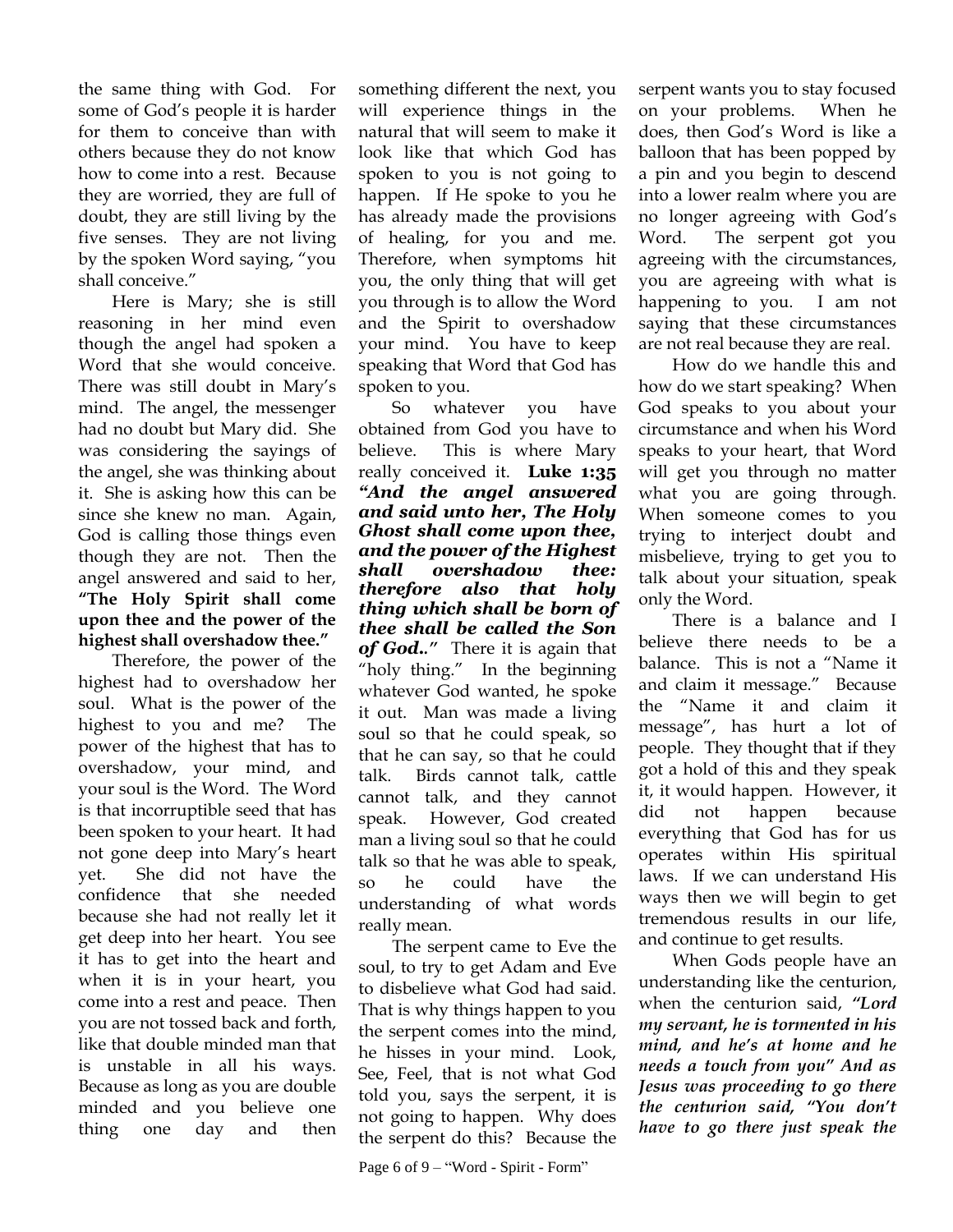*word."* The centurion said, *"Speak the word," he said, "I'm, and individual that has authority."* The centurion had an understanding of authority, he had an understanding about using authority, he had an understanding of the authority of the Word, and he had an understanding that Christ was the Word.

*Jesus marveled and said I have not seen anyone in this whole generation that has this kind of faith.* Why do you think we sit here on Friday nights? We do not see anything and half the time we do not hear anything. Nevertheless, God at the end will tell us what He did. Whether we open our mouths or not He is speaking the Word through the mind of Christ. The Word is being spoken all over the world. One thing I have learned about God, He has a process just like with the woman that was pregnant, and she conceived.

I will tell you where she conceived. **Luke 1:37, "***For with God nothing shall be impossible."* God will put you in to some very impossible situations. Why does He do that? He is teaching you to walk in faith.

 *Luke 1:38, "And Mary said, Behold the handmaid of the Lord; be it unto me according to thy word. And the angel departed from her.*  This is where she conceived, she conceived right then." be it unto me according to thy word." It was spoken into existence and as she struggled with the sayings, she finally came to the place where she believed.

Some people when they get pregnant in the natural have to go to bed to protect the sperm because of their health or

situation. They have to rest so that they will not loose the baby. It is the same thing with us; we will lose that Word if we do not rest. What sabotages the result in your life? It is when you go back to being double minded again because the Lord said, "a double minded man is like the sea," one day he believes and the next day he does not. Then he says how can any man believe that he shall receive from God? You cannot receive from God when you are in that place. Because what has happened is that you have sabotage the Word that God gave you. It does not mean that it is not going to happen; it just means that you have slowed down the process. *Jam 1:6 But let him ask in faith, nothing wavering. For he that wavereth is like a wave of the sea driven with the wind and tossed.* 

*Jam 1:7 For let not that man think that he shall receive any thing of the Lord.* 

*Jam 1:8 A double minded man is unstable in all his ways.* 

Look at the example of Abraham. God spoke to Abraham and said you will have a son. Sarah laughed and then Sarah plotted a plan hey nothing is working so we have to make this happen ourselves. We have to get in there and do something to bring this about because nothing is happening.

As with Mary when she conceived after saying, *"be it done unto me according to thy word",* she knew there were going to be people laughing about her. She knew there were going to be people telling her "you"ve gone to bed with Joseph." However, she had not; she knew all the slander that she was going to go through. That is what God does

Page 7 of 9 – "Word - Spirit - Form"

he puts you into situations and people laugh when you tell them what God said to you. You have to get away from the unbelievers. This is why when Jesus ministered to the little girl he had unbelievers present, he would say to all those that disbelieve to leave. When he went into his hometown he could not perform any miracles, because they didn"t believe.

The holy thing was in the womb of Mary, but it had not taken on form yet. However, for nine months it was in a process of taking on form. When God gives you a Word, know that God spoke that Word to your heart. You are going to have everything come against you, but know that the Word that he gave you is true. Patience is really, where it is at, that is the whole key. People want everything now, now, now.

I know that sometimes the Lord says something is getting ready to happen. So we get into the spirit and we intercede. We allow Him to do what he wants to do. Two years later it happens, the next day it might happen and then it might not happen at all because he prevented it. That is how he works.

Patience and confidence, when you lose your confidence because of the circumstances or the situation has gotten even worse, how are you going to get that confidence back? Through a relationship with him and remembering, what he has done for you all your life. Remembering the Word, that God has spoken into your heart. Then you start speaking that Word yourself, you speak it into existence. Because what are you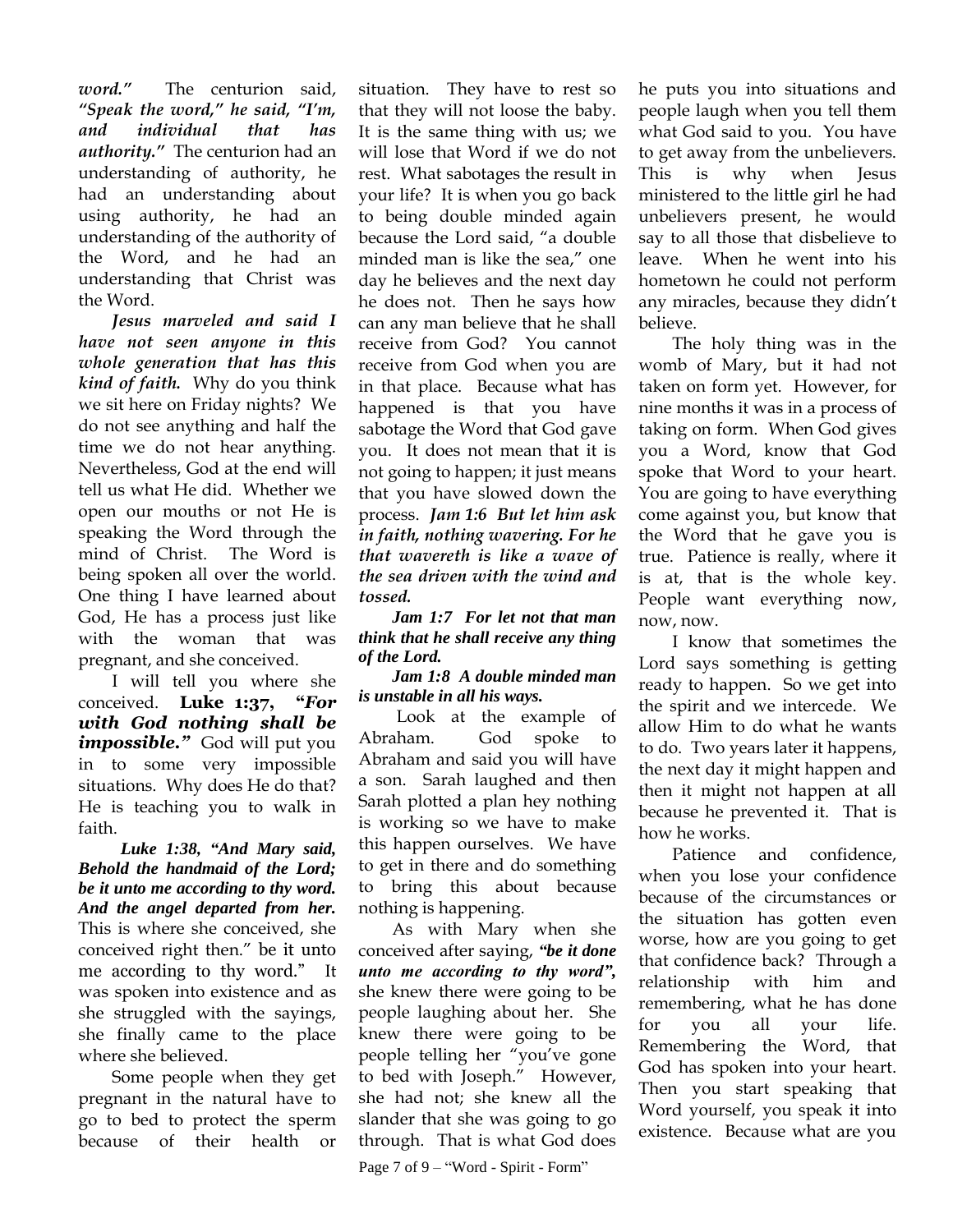doing? You are creating, you are creating, a thing. Remember what God wanted He spoke it. He spoke it into being, but it has to take on form.

So here is Christ in the womb a holy thing and it becomes Jesus. He is born as a babe in a manger; the Word was taking on form. It was time to come into the visible realm.

Elisha had an understanding of the supernatural realm he understood that even though the King of Syria was coming against Israel he knew that he had to go within, He knew that he had to get a Word from God, he knew that he had to get into the mind of the Spirit. Every time he would get into the mind of the Spirit, they would be in their own camp somewhere else plotting how they were going to come, attack, and destroy Israel. *II Kings 6:8-12*

Now here is Elisha communing with God. God in the supernatural realm was letting him hear their words and showing him their plans. Two or three times they came and they lost. He began to say who in our camp is spying on us. Who is telling them our plans? Somebody here is betraying us. Who is the betrayer? Who is doing this? And his servant said "no one here lord. Nevertheless, there is a man anointed by God. There are a people anointed by God that will reveal the secrets of man"s heart. To disannul their plans, words and anger.

You know how stupid the enemy is. The King of the kingdom of darkness is not smart he is always playing into God"s hands. You would think that they would have enough sense to know that this man knows their plans. However, they made another plan to go and get this man. Now after the other two times you would think that they would know that this man would know that they are coming to get him. Yet here they are thinking we got him now we really got him. We are going to get this prophet so that we can destroy Israel. What do they do, they take the whole army for one man.

If God be for you who can be against you? If you are doing the Father's, will who can be against you? No matter what they do, or how they come against you, who can be against you? Because God is for you, nothing can separate you from the love of God. Nothing can separate you from His love except your own thinking. Still your thinking did not separate you; God is still there it is just your thoughts that caused the separation. He did not leave you He is still there.

The interesting part about this is that his servant came running with lots of fear. You are going to have many people come with a lot of fear about their circumstances and things that are happening. You can be caught up in their fear; you can be caught up in their doubt, and their unbelief. You can be caught up in the negative; you can be caught up in the negative words. However, you can see here Elisha did not. He started praying for the servant *"Open his eyes."* What is he doing? He was praying for his spiritual eyes. He was praying to get his mind into that supernatural realm.

Now, I want you to understand that there are two worlds. There is the visible

world, with all of its systems, laws, and ways. There is the Kingdom of God, which is not of this visible world... In the Kingdom of God, the invisible realm, there are spiritual laws and God"s ways. In God"s supernatural realm He said, "*The Kingdom of God is within you but it is without observation, you cannot see it."* However, God wants you to begin to understand that you are supernatural beings. That you have been born again and that he does not want you to live in two worlds. He is separating you unto Himself to walk in His Kingdom, to walk in this supernatural realm by His Spirit.

The world only lives by images, by what they see, and by what they hear. That is why you go within so you can see the truth. If you see or hear something about someone, then go within and say God, you show me and if someone has done something, show me why. That way you will not condemn the individual but you will see them with the eyes of God.

With every circumstance, we need to learn to see them the way that God sees them. We need to understand that when words come out of our mouth about different things; and as an example "I have no money" that the word you just spoke is a thing and you will continue to not have any money. When Jesus and God spoke words, it happened. The words that you speak from a lower frame, once spoken are going to happen. It is going to come back to you because whatever you sow you reap. No wonder God says bless your